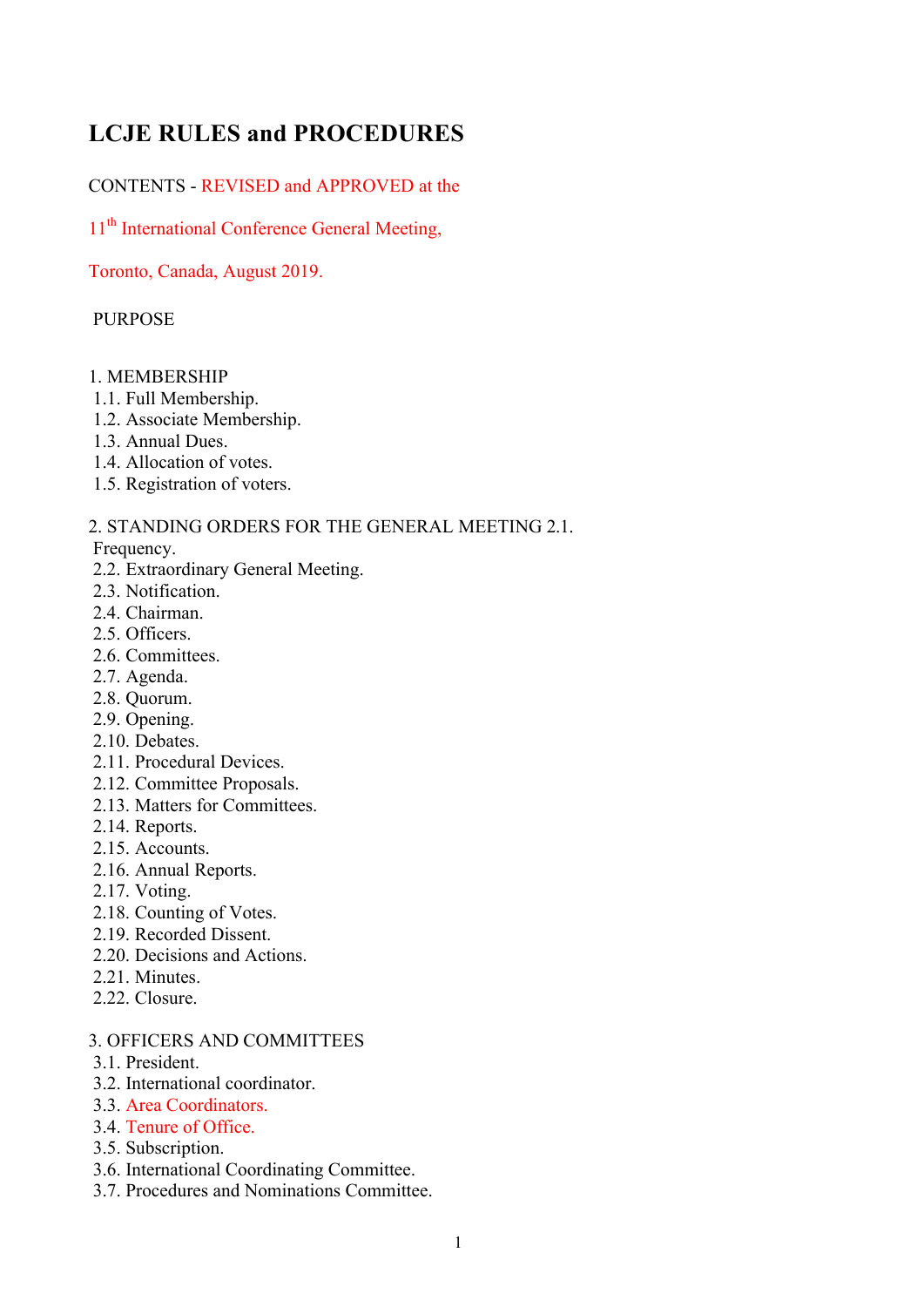# 4. ALTERATION OR SUSPENSION OF RULES AND PROCEDURES

- 4.1. Alteration of Rules and Procedures.
- 4.2 Suspension of Standing Orders.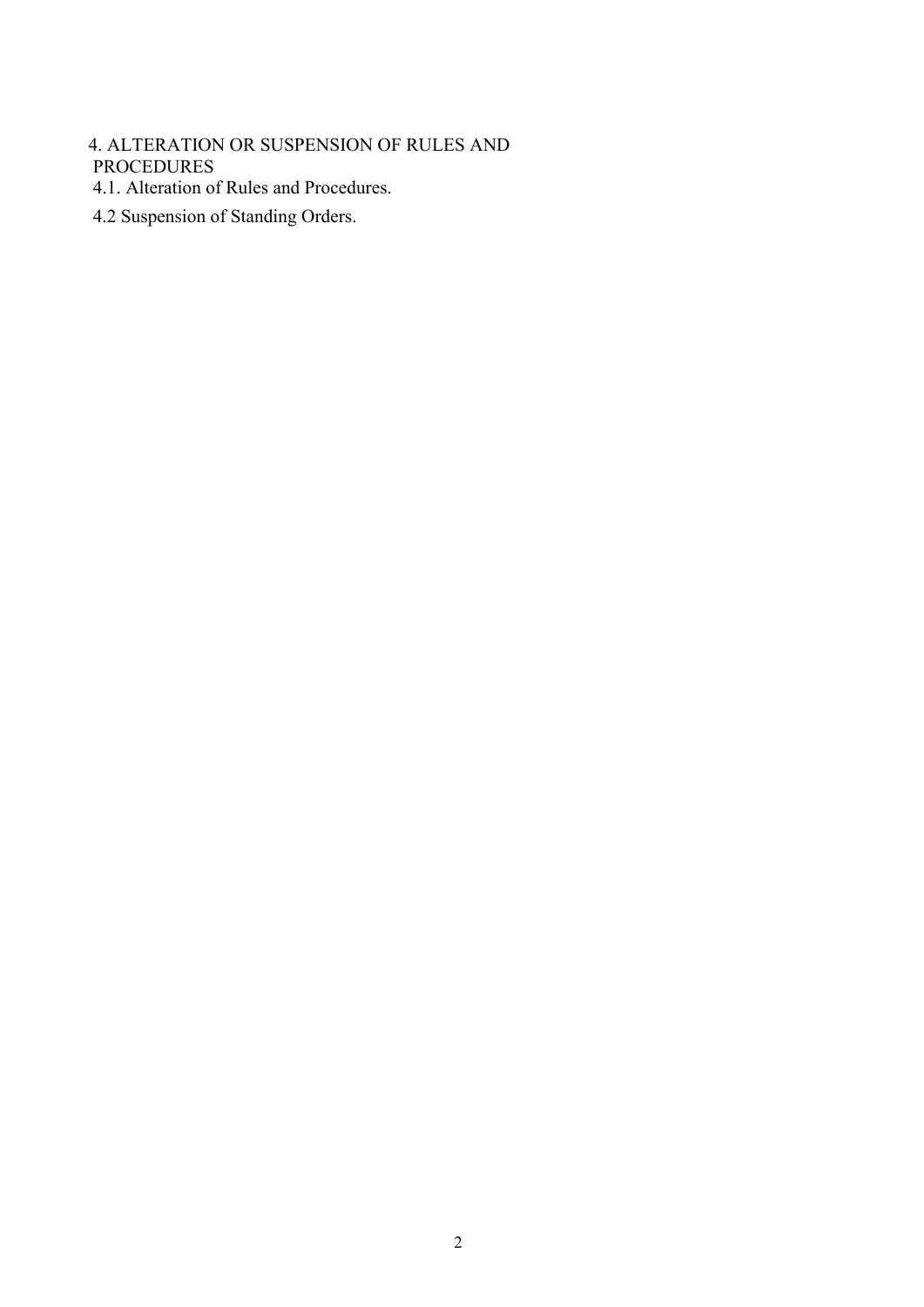# **PURPOSE**

The reason for having clear debating rules and voting procedures is to facilitate clear expression of the will of the LCJE membership. Rules and established procedures provide for the orderly and just conduct of committees, business meetings and selection arrangements.

#### **1. MEMBERSHIP**

#### **1.1. Full Membership.**

The LCJE membership is made up of agencies directly involved in Jewish evangelism, congregations which have applied themselves to a ministry which includes Jewish evangelism, scholars who have done work in the field of Jewish evangelism, and writers who have written on subjects which reflect on Jewish evangelism.

Membership of LCJE is open to any agency, congregation or person involved in Jewish ministry who has been recommended by two or more members, who is in substantial agreement with the Lausanne Covenant, and agrees to pay the annual membership dues.

Full members have voting rights and are entitled to receive material circulated by the International Coordinating Committee (ICC).

#### **1.2. Associate Members.**

For those who cannot become full members of LCJE associate membership is available for those who are in general sympathy with the aims and objects of LCJE, are recommended by two LCJE or Lausanne Movement members, and who pay an annual service charge as fixed from time to time. Associate members are entitled to receive material circulated by the International Coordinating Committee (ICC) as appropriate.

#### **1.3. Annual Dues.**

Annual membership dues are fixed from time to time and are required to be paid by 1st February each year. Failure to pay dues will result in the loss of all membership rights.

(a) Agency, group and congregational dues operate on a sliding scale based on annual income.

(b) Individual annual dues are set on a flat rate basis.

#### **1.4. Allocation of votes**

Individuals and members of agencies and congregations attending the International Conference and the General Meeting are entitled to vote. The principle which governs allocation of votes is that of "One person, one vote". Where an individual member is also a member of an agency or congregation he or she is still only entitled to a single vote.

#### **1.5. Registration of voters**

The Procedures and Nominations committee shall receive the approved roll of voters from the International Coordinator prior to a General Meeting. Voting cards will be distributed at registration at the International Conference for an ordinary General Meeting and no later than three months before an extraordinary General Meeting. Only members who have paid their dues in the calendar year prior to an International Conference are eligible to vote in elections at the General meeting held during the Conference. Only registered voters may vote.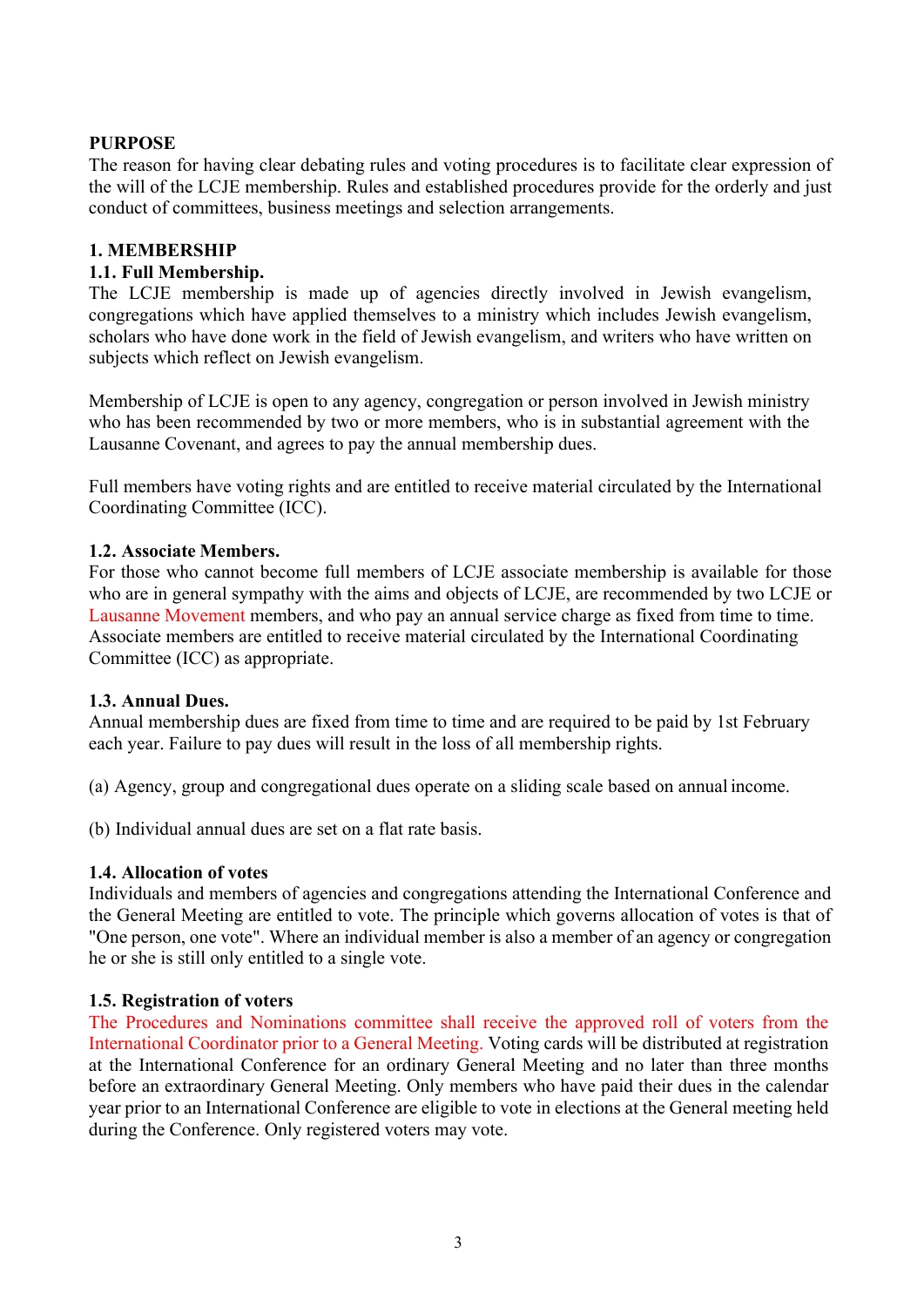On production of their voting card at the General Meeting registered voters will be issued with either a voting paddle (to register an open vote) or an official ballot paper (for a secret vote).

# **2. STANDING ORDERS FOR THE GENERAL MEETING**

# **2.1. Frequency.**

The ordinary General Meetings shall be held during an international conference of LCJE. Extraordinary General Meetings may be called as necessary, from time to time.

#### **2.2. Extraordinary General Meetings.**

Extraordinary General Meetings may be called to deal with major issues of concern to the general membership of LCJE. The ICC is authorised to call such meetings after consultation with all area coordinators.

#### **2.3. Notification.**

LCJE members shall be notified in writing of the date, time and place of the General Meeting not less than three months in advance.

#### **2.4. Chairman.**

The Chairman of the General Meeting shall be the President.

In the absence of the President the ICC shall arrange for one of its members to take the chair.

If any question comes before the General Meeting in which the President has a direct interest he must, of necessity, vacate the chair for the duration of that debate.

The Chairman cannot move, second or speak to any proposition from the chair.

The Chairman is entitled to one vote.

To secure a decision in the case of a tied vote the chairman also has a "casting vote". (see appendix 3)

#### **2.5. Officers.**

In accordance with LCJE Rules and Procedures members shall, at the General Meeting, elect its officers:

- (a) President
- (b) International Coordinator

#### **2.6. Committees.**

Every General Meeting shall, in accordance with LCJE Rules and Procedures, elect its committees. The standing committees of LCJE are:

- (a) The International Coordinating Committee
- (b) The Procedures and Nominations Committee

Other committees may be appointed by the General Meeting as required from time to time. Only full members of LCJE are eligible to be elected as members of committees. The General Meeting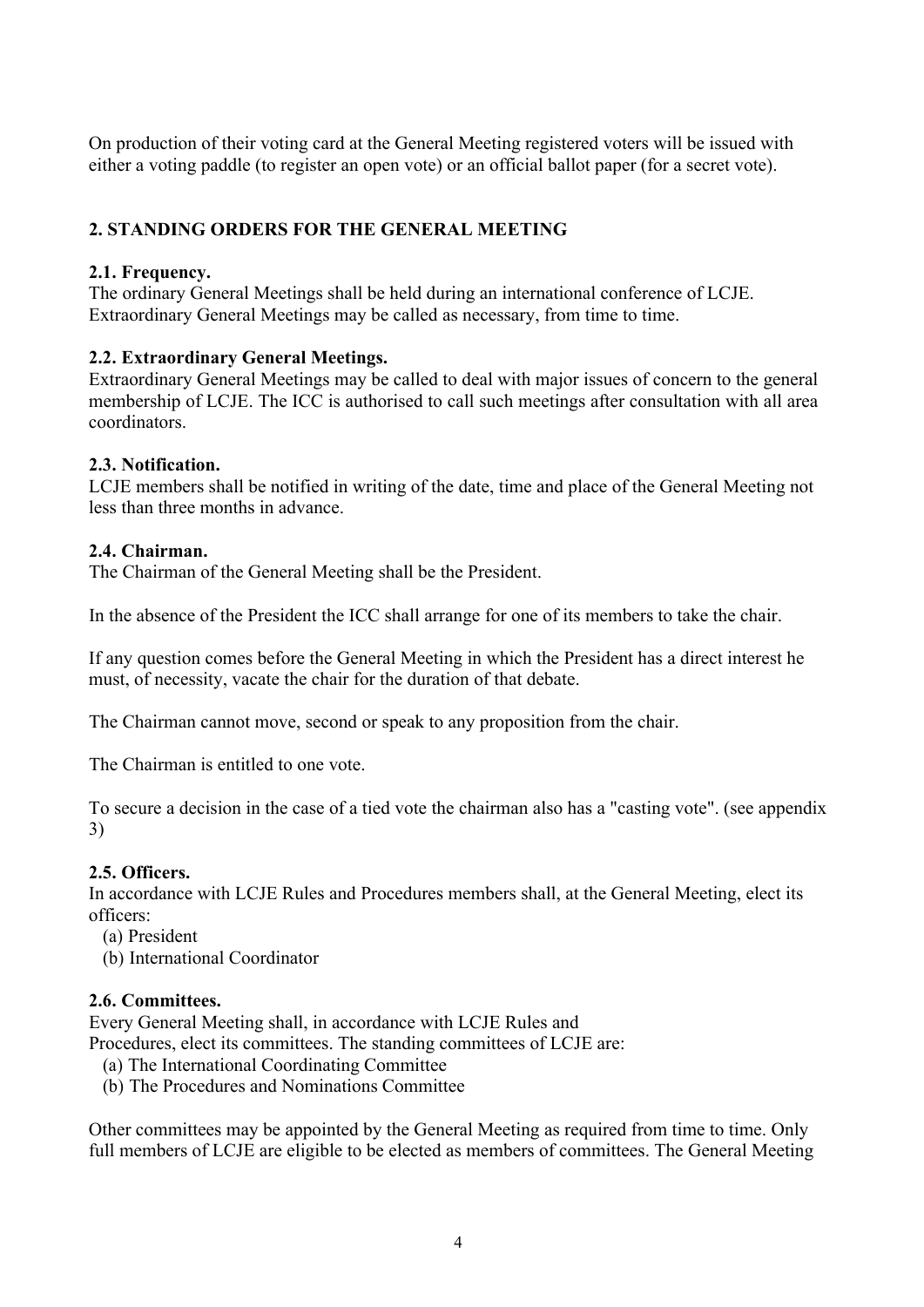shall appoint the chairperson of committees. Each committee is empowered to co-opt up to three non-voting members.

#### **2.7. Agenda.**

The International Coordinator shall receive items to be considered for inclusion on the agenda not less than two months before a General Meeting. After discussion with the President, the International Coordinator shall circulate the agenda, in writing, to all members not less than two weeks prior to the General Meeting.

Items proposed for the agenda of a General Meeting must be received by the International Coordinator at least one month prior to a General Meeting. That deadline will be published in the LCJE Bulletin appearing at least two months prior to the General Meeting. Items for consideration that do not meet this deadline can still be received by the ICC for possible action in lieu of the entire LCJE membership voting upon it.

Items for the agenda requiring a decision (proposals) must be submitted with the name of both proposer and seconder.

#### **2.8. Quorum.**

Three quarters (3/4) of all registered voting members attending an International Conference shall constitute a quorum.

#### **2.9. Opening.**

A General Meeting will not be deemed constitutional unless properly opened by the reading of scripture and by prayer, duly recorded in the minutes.

#### **2.10. Debates.**

Debates on competent motions will be conducted in the following way:

- (a) The proposer shall be given opportunity to present the motion.
- (b) The seconder shall be given opportunity to support the motion.
- (c) The chairman shall ask for any questions or clarification.
- (d) The debate shall be opened to the members.
- (e) The proposer will briefly sum up and present the proposal.

(f) Amendments, if any, shall be voted on in the order proposed before voting on the substantive proposition.

#### **2.11. Procedural devices.**

In a body such as LCJE complicated procedural devices are probably inappropriate. However, the following may prove helpful in dealing with problems.

(a) To avoid prolonged discussion the debate may be brought to a conclusion by it being moved, seconded and carried that, "the vote be taken".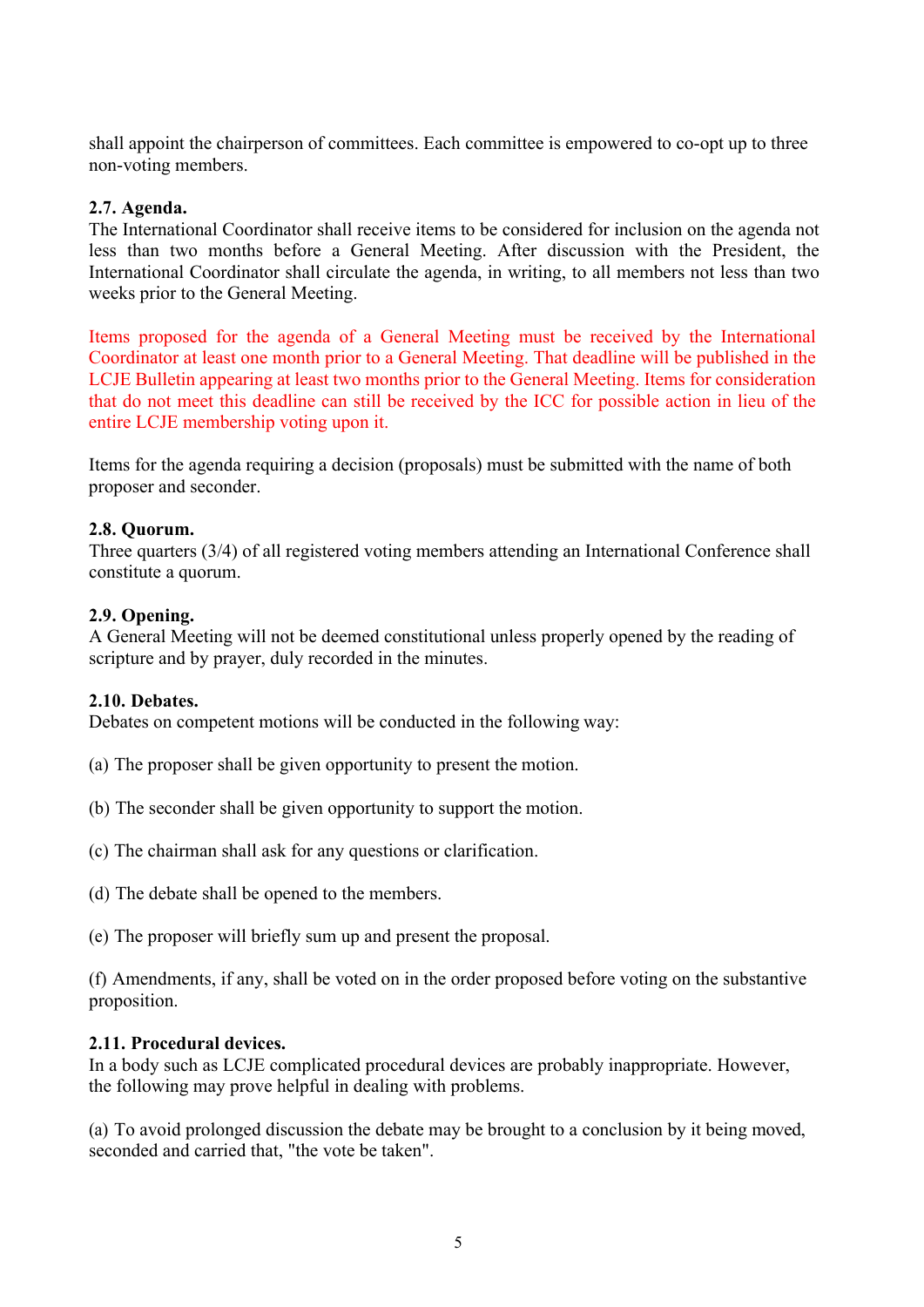(b) For such purposes as e.g. obtaining additional information, the debate may be adjourned by a procedural motion, duly seconded and carried that "the debate be adjourned".

(c) To avoid the needless polarisation of the membership the debate may be closed without voting on the substantive proposal by it being moved, seconded and carried that "we move from the question".

# **2.12. Committee proposals.**

A recommendation from a committee should normally be generally accepted (i.e. without major amendment), rejected outright, or referred back to the committee for reconsideration.

#### **2.13. Matters for committees.**

The recording secretary shall ensure that every matter referred to a committee is properly included in the agenda of that committee.

#### **2.14. Reports.**

Committees or persons responsible to submit reports shall clearly specify any recommendations or conclusions.

#### **2.15. Accounts.**

The International Coordinator shall prepare and circulate (usually by publishing in the Bulletin) an annual statement of accounts and a report on the financial affairs of LCJE. Copies of such accounts for the period between General Meetings shall be circulated to full members with the agenda prior to a General Meeting.

#### **2.16. Annual Reports.**

Area coordinators shall submit a brief annual report to the International Coordinator by December 30th. After consultation with the President, the International Coordinator shall publish in the Bulletin a brief annual report of the activities of LCJE. Collected annual reports from the International Coordinator for the years between General Meetings shall be available, on request, at each General Meeting.

#### **2.17. Voting.**

Votes shall be registered either by: (a) The use of coloured paddles. (b) The use of ballot papers and a secret vote.

The chairman, with the guidance of the Procedures and Nominations Committee, shall decide as to which procedure is most appropriate, except in an election of officers where a secret ballot shall be the means adopted.

# **2.18. Counting of votes.**

The Procedures and Nominations Committee, shall arrange for tellers to count the number of votes cast either in an open vote or through a secret vote.

# **2.19. Recorded dissent**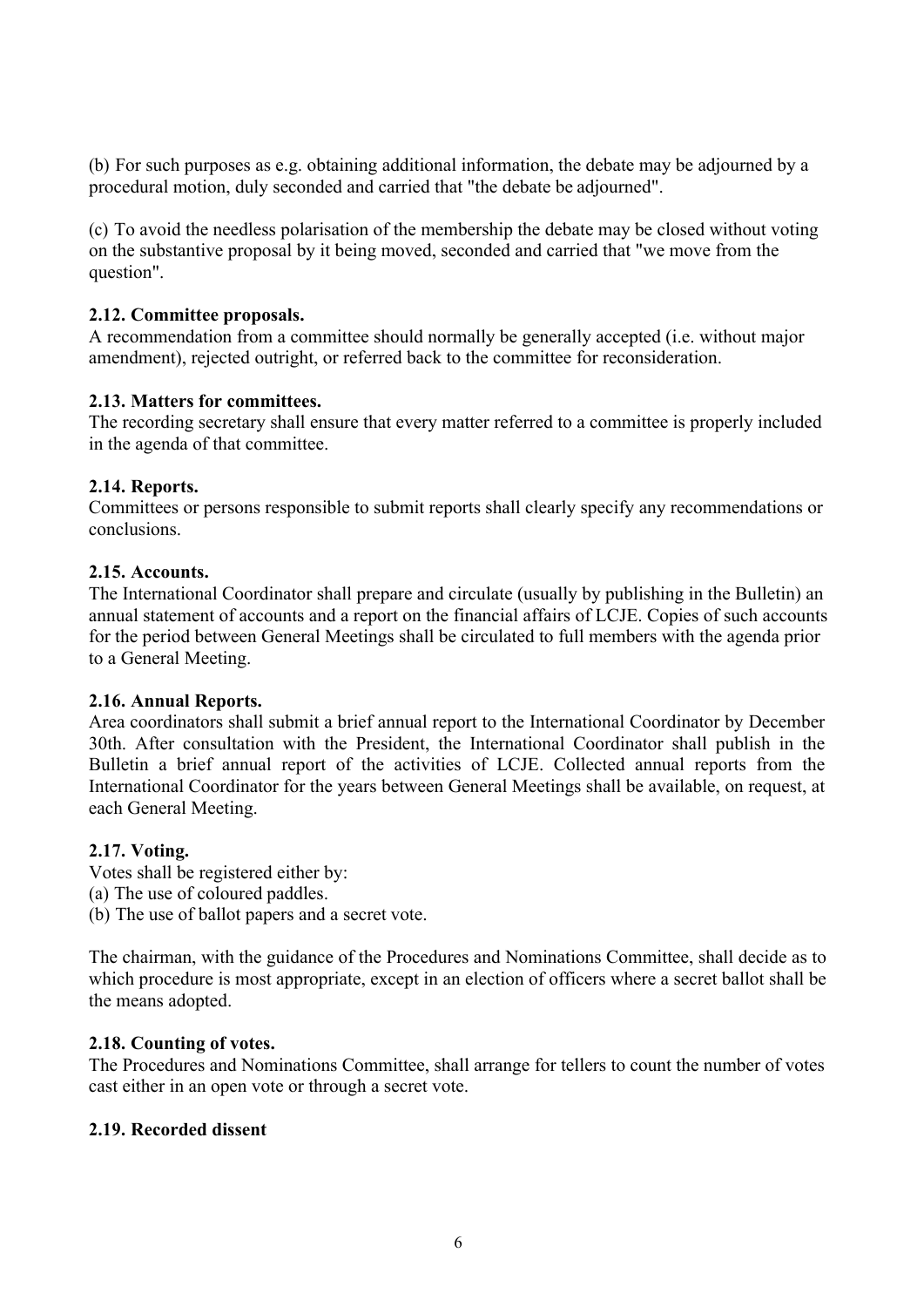After the General Meeting has reached a decision, which has not been unanimous, a member who dissents from it has the right to have his dissent recorded in the minutes, with or without reasons. This dissent must be tendered immediately after the decision has been pronounced, and before the General Meeting proceeds to any other business. (see appendix 4)

# **2.20. Decision and action.**

In the record of each General Meeting decision, it shall be clear which committee or person is responsible for implementing that decision.

# **2.21. Minutes.**

The recording secretary for the General Meeting shall be nominated by the International Coordinator and approved by the ICC. The recording secretary for the General Meeting shall then prepare a summary account (Minutes) of the meeting and submit a draft to the ICC for approval. Upon approval, the Minutes shall be published in the LCJE Bulletin.

# **3. OFFICERS AND COMMITTEES**

#### **3.1. President.**

The President is a senior member of LCJE whose main tasks are to chair the General Meeting and to act as a public representative of the movement. The President shall be elected at the General Meeting.

#### **3.2. International Coordinator.**

The International Coordinator is a senior member of LCJE, reporting to the ICC, whose main tasks are, inter alia, to oversee the functioning of the network, secure new members, keep an account of all international expenditure, supervise the production and dispatch of the Bulletin, to coordinate the international meetings of the consultation and to oversee the implementation of the decisions taken by the General Meeting. The International Coordinator shall provide a substantive report on the work of the LCJE over the previous four years since the previous international meeting. This can be summarized at the conference, with a longer report published in the LCJE Bulletin.

The term 'senior' [as referred to in both 3.1 and 3.2] shall be understood as meaning at least five years' membership and attending LCJE activities/meetings/conferences, whether as an individual or as a member through an agency.

# **3.3. Area Coordinators.**

Each regional chapter shall, from time to time, elect an area coordinator at the next International Conference or at its next regional conference. They shall be responsible to promote the aims and objects of LCJE in each area and serve the interests of local LCJE members. They are subject to election on the following basis. Election of an Area Coordinator requires a simple majority. In the case of multiple candidates, the two highest vote-getters in the first round will have a run-off election until one candidate receives a simple majority.

A term of office is understood to be the period of time elapsing between International Conferences, normally four years. For area coordinators who are unable to finish their terms of office due to death, disability, resignation, or cause, the ICC, in consultation with leading members from that LCJE region, shall appoint an interim area coordinator until an election can be held of a new area coordinator at either the next meeting/conference of that LCJE region or at the next International Conference, whichever comes first.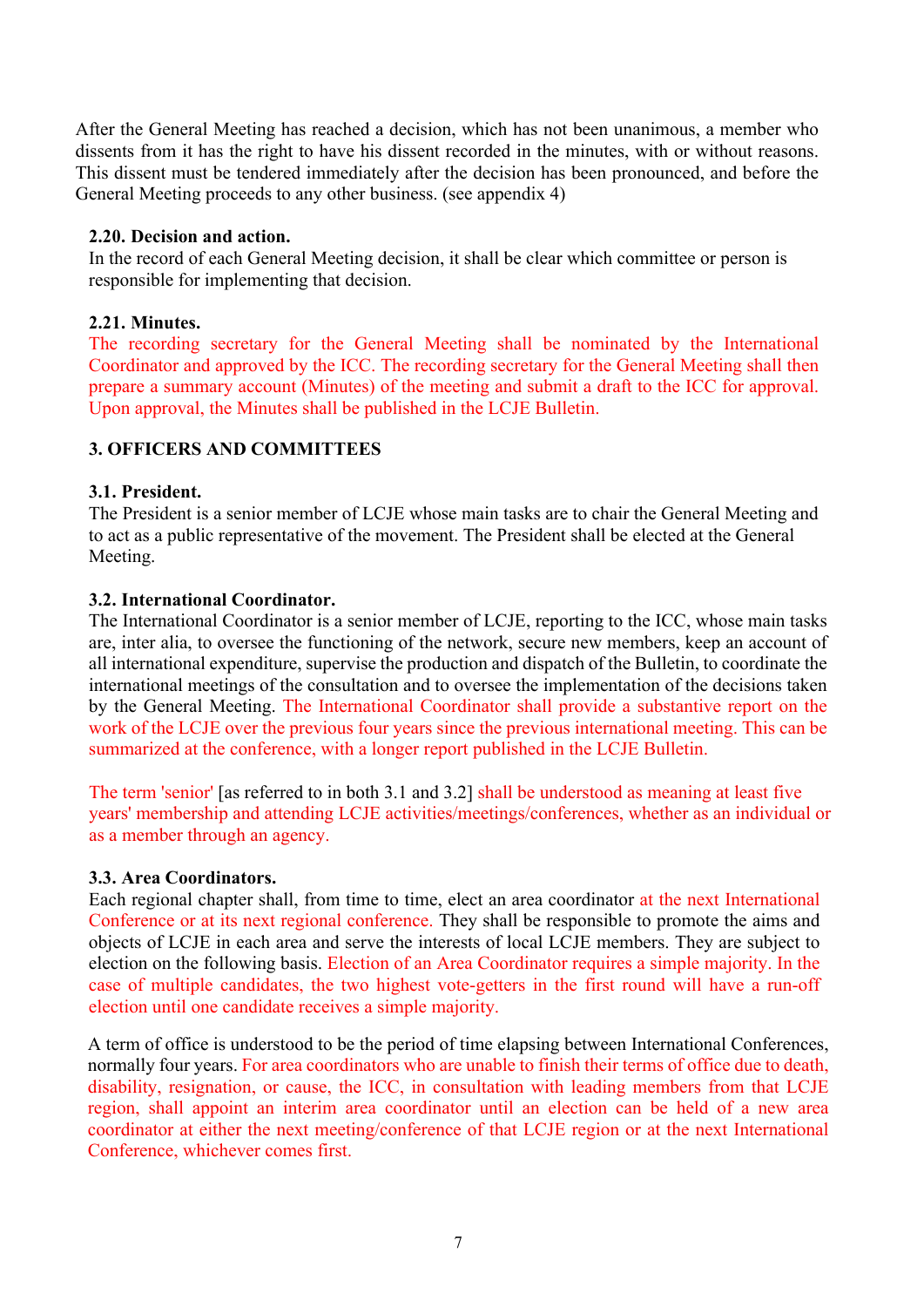# **3.4. Tenure of Office**

The President, International Coordinator, and members of the ICC shall be subject to election by the General Meeting on the following basis:

- (a) The first term requires a simple majority.
- (b) The second term requires a 60% majority.
- (c) The third and subsequent terms requires a 75% majority.

A term of office is understood to be the period of time elapsing between International Conferences.

3.4.1. In the event that a member of the ICC is unable to finish his or her term of office due to death, disability, resignation or cause, the ICC shall have the option of either leaving that position unfilled until the next General Meeting, when a candidate for that office or position shall be elected in the regular manner, or, in the interim, of appointing another LCJE member to that office or position to fill the remainder of the unexpired term of the departing officer or member of the ICC.

3.4.2. For Procedures & Nominations (P&N) Committee members who are unable to finish their terms of office due to death, disability, resignation or cause, the P&N chairman shall be empowered, with the concurrence of the ICC, to appoint another LCJE member to fill the unexpired term of the departing member until an election can be held at the next General Meeting. In the event that the P&N chairman is unable to finish the term of his or her office, the ICC will appoint an interim chairman to fill that role until the next General Meeting.

#### **3.5. Subscription**

All officers, committee members and area coordinators of LCJE, when elected or reelected, shall subscribe to the Lausanne Covenant.

# **3.6. International Coordinating Committee.**

#### *3.6.1. Terms of Reference.*

The International Coordinating Committee, (ICC) shall promote the aims and objects of LCJE, implement the decisions of the General Meeting, and transact the business of LCJE between the General Meetings.

#### *3.6.2. Members.*

The President and the International Coordinator shall be members of the ICC. The General Meeting shall elect two members to serve on the ICC. Area Coordinators may attend meetings of the ICC as non-voting participants.

# **3.7 Procedures and Nominations Committee.**

#### *3.7.1. Terms of Reference.*

The Committee's task, inter alia, is to produce and circulate the electoral roll, advise the President on matters of procedure in the conduct of the General Meeting, supervise the conduct of elections and other voting procedures, recommend to the ICC amendments and alterations to business procedures and standing orders, and to receive nominations, scrutinize candidates suitable for election as officers and investigate complaints against officers.

#### *3.7.2. Members*

The Procedures and Nominations Committee shall be made up of one member selected by